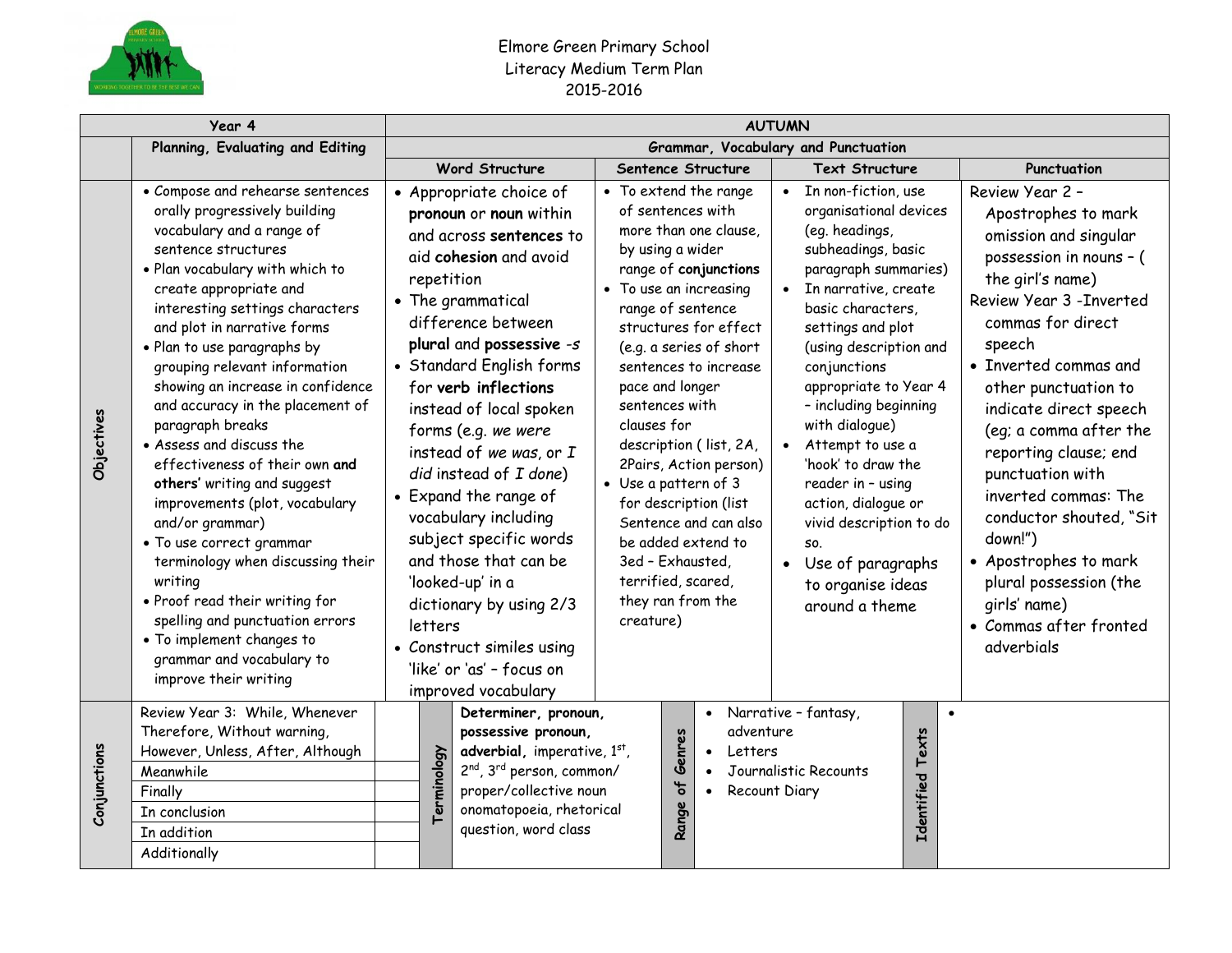

## Elmore Green Primary School Literacy Medium Term Plan 2015-2016

| Year 4       |                                                                                                                                                                                                                                                                                                                                                                                                                                                                                                                                                                                                                                                                                                                                                                                                         |                                     | <b>SPRING</b>                                           |             |                                                                                                                                                                                                                                                                                                                                                                                                                                                                                                                                      |  |                                                                                                                                                                                                                                                                                                                                                                                                                                                                                                                                        |                                 |                        |        |                                                                                                                                                                                                                                                                                                                                                                                                                                                                                         |                            |                                                                                                                                                                                                                                                                                                                                                                                       |  |
|--------------|---------------------------------------------------------------------------------------------------------------------------------------------------------------------------------------------------------------------------------------------------------------------------------------------------------------------------------------------------------------------------------------------------------------------------------------------------------------------------------------------------------------------------------------------------------------------------------------------------------------------------------------------------------------------------------------------------------------------------------------------------------------------------------------------------------|-------------------------------------|---------------------------------------------------------|-------------|--------------------------------------------------------------------------------------------------------------------------------------------------------------------------------------------------------------------------------------------------------------------------------------------------------------------------------------------------------------------------------------------------------------------------------------------------------------------------------------------------------------------------------------|--|----------------------------------------------------------------------------------------------------------------------------------------------------------------------------------------------------------------------------------------------------------------------------------------------------------------------------------------------------------------------------------------------------------------------------------------------------------------------------------------------------------------------------------------|---------------------------------|------------------------|--------|-----------------------------------------------------------------------------------------------------------------------------------------------------------------------------------------------------------------------------------------------------------------------------------------------------------------------------------------------------------------------------------------------------------------------------------------------------------------------------------------|----------------------------|---------------------------------------------------------------------------------------------------------------------------------------------------------------------------------------------------------------------------------------------------------------------------------------------------------------------------------------------------------------------------------------|--|
|              | Planning, Evaluating and                                                                                                                                                                                                                                                                                                                                                                                                                                                                                                                                                                                                                                                                                                                                                                                | Grammar, Vocabulary and Punctuation |                                                         |             |                                                                                                                                                                                                                                                                                                                                                                                                                                                                                                                                      |  |                                                                                                                                                                                                                                                                                                                                                                                                                                                                                                                                        |                                 |                        |        |                                                                                                                                                                                                                                                                                                                                                                                                                                                                                         |                            |                                                                                                                                                                                                                                                                                                                                                                                       |  |
|              | Editing                                                                                                                                                                                                                                                                                                                                                                                                                                                                                                                                                                                                                                                                                                                                                                                                 |                                     |                                                         |             | <b>Word Structure</b>                                                                                                                                                                                                                                                                                                                                                                                                                                                                                                                |  | Sentence Structure                                                                                                                                                                                                                                                                                                                                                                                                                                                                                                                     |                                 |                        |        | <b>Text Structure</b>                                                                                                                                                                                                                                                                                                                                                                                                                                                                   |                            | Punctuation                                                                                                                                                                                                                                                                                                                                                                           |  |
| Objectives   | • Compose and rehearse<br>sentences orally progressively<br>building vocabulary and a range<br>of sentence structures<br>· Plan vocabulary with which to<br>create appropriate and<br>interesting settings characters<br>and plot in narrative forms<br>. Plan to use paragraphs by<br>grouping relevant information<br>showing an increase in<br>confidence and accuracy in the<br>placement of paragraph breaks<br>• Assess and discuss the<br>effectiveness of their own and<br>others' writing and suggest<br>improvements (plot, vocabulary<br>and/or grammar)<br>• To use correct grammar<br>terminology when discussing<br>their writing<br>. Proof read their writing for<br>spelling and punctuation errors<br>• To implement changes to<br>grammar and vocabulary to<br>improve their writing |                                     | • Begin to use the<br>task)<br>BMW)<br>avoid repetition |             | present perfect forms<br>in contrast to the past<br>tense (eg - she has<br>downloaded - we know<br>not only that she was<br>downloading them (past<br>tense) but also that<br>she has completed the<br>• Begin to be more<br>specific with word<br>choices (the man got<br>into the car becomes -<br>Simon jumped quickly<br>into his shiny red<br>• Construct similes using<br>'like' or 'as' - focus on<br>improved vocabulary<br>• Appropriate choice of<br>pronoun or noun within<br>and across sentences<br>to aid cohesion and |  | • To use noun phrases<br>expanded by the addition<br>of modifying adjectives,<br>nouns and preposition<br>phrases (e.g.the bright<br>blue butterfly with the<br>fluttering, sheer wings<br>on its back - 2A)<br>• Use an increased range<br>of adverbials focussing<br>on their position within<br>sentences- including<br>Fronted adverbials (e.g.<br>he was fine yesterday<br>morning, Panting heavily,<br>she stopped. At long last,<br>they had decided<br>• Develop the use of (e.g.<br>Later that day, I heard<br>the bad news.) |                                 |                        |        | • In non-fiction, use<br>organisational devices<br>(eg. headings,<br>subheadings, basic<br>paragraph summaries)<br>• In narrative, create<br>basic characters,<br>settings and plot<br>(using description and<br>conjunctions<br>appropriate to Year 4<br>- including beginning<br>with dialogue)<br>• Attempt to use a<br>'hook' to draw the<br>reader in - using<br>action, dialogue or<br>vivid description to do<br>SO.<br>Use of paragraphs to<br>organise ideas around<br>a theme |                            | Review Year 3 -<br>Inverted commas for<br>direct speech<br>• Inverted commas and<br>other punctuation to<br>indicate direct<br>speech (eg; a comma<br>after the reporting<br>clause; end<br>punctuation with<br>inverted commas:<br>The conductor<br>shouted, "Sit down!")<br>• Apostrophes to mark<br>plural possession (the<br>girls' name)<br>• Commas after<br>fronted adverbials |  |
| Conjunctions | Review Year 3: While, Whenever<br>Therefore, Without warning, However,<br>Unless, After, Although<br>Meanwhile<br>Finally<br>In conclusion<br>In addition<br>Additionally                                                                                                                                                                                                                                                                                                                                                                                                                                                                                                                                                                                                                               |                                     |                                                         | Terminology | Determiner, pronoun,<br>possessive pronoun,<br>adverbial, imperative, 1st,<br>2 <sup>nd</sup> , 3 <sup>rd</sup> person, common/<br>proper/collective noun<br>onomatopoeia, rhetorical<br>question, word class                                                                                                                                                                                                                                                                                                                        |  |                                                                                                                                                                                                                                                                                                                                                                                                                                                                                                                                        | Genres<br>$\mathbf{b}$<br>Range | $\bullet$<br>$\bullet$ | report | Non-chronological<br>Narrative (cultural<br>setting, fable/story<br>with a moral/lesson<br>Information texts                                                                                                                                                                                                                                                                                                                                                                            | Texts<br><b>Identified</b> | $\bullet$                                                                                                                                                                                                                                                                                                                                                                             |  |